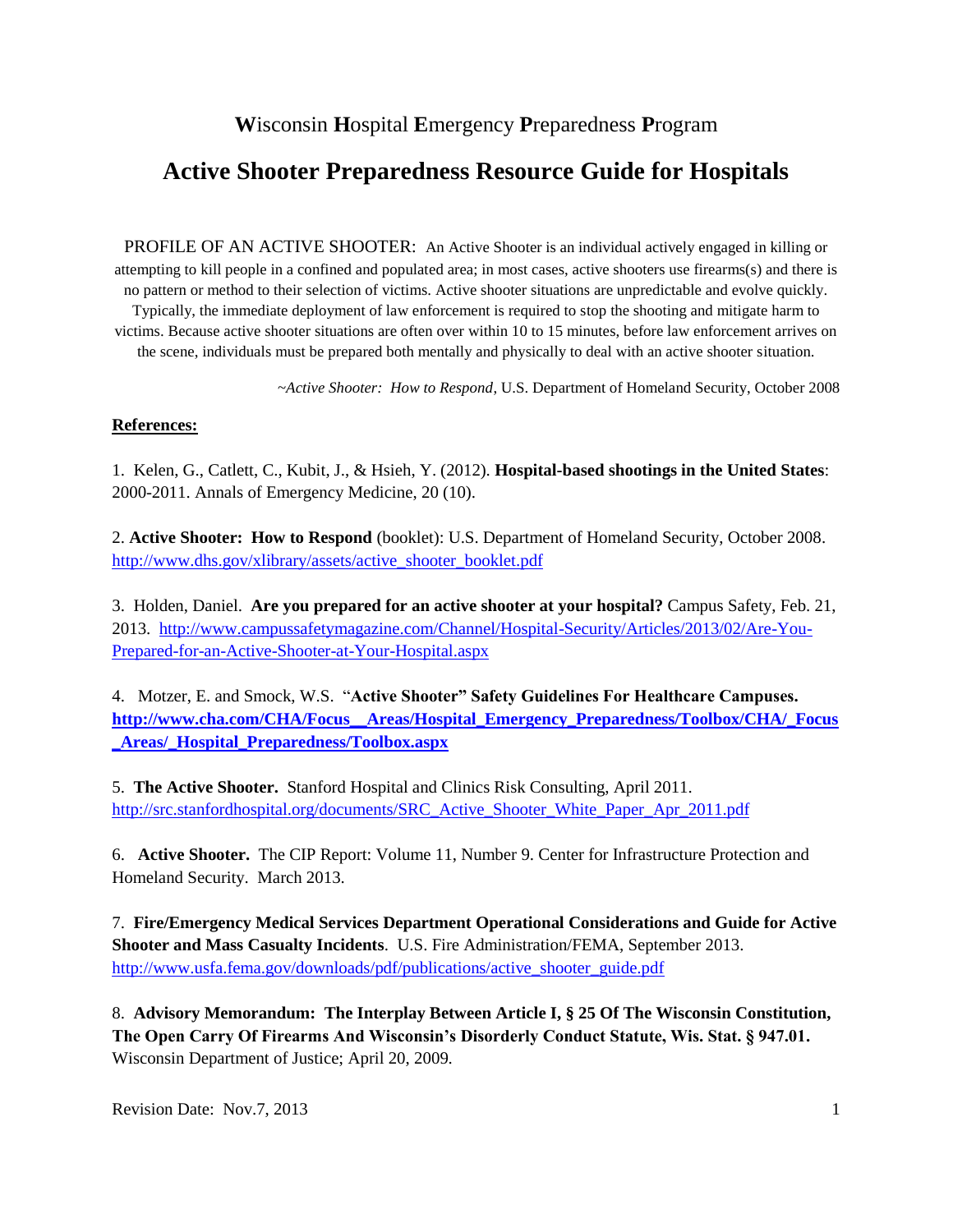**9. EMS Response to Active-Shooter Incidents: How EMS can train to better respond to these inevitable unfortunate incidents.** EMS World; July 20th, 2011. **[www.emsworld.com](http://www.emsworld.com/)**

### **Websites:**

1. **Active Shooter Preparedness, U.S. Department of Homeland Security:** [http://www.dhs.gov/active](http://www.dhs.gov/active-shooter-preparedness)[shooter-preparedness](http://www.dhs.gov/active-shooter-preparedness)

2. **California Hospital Association - Planning for Active Shooter Incidents:**  <http://www.calhospitalprepare.org/active-shooter>

3. **Hospital Association of Southern California- Active Shooter Drill Materials:** <http://www.hasc.org/active-shooter-drill-resources>

#### **Videos:**

1. **Run. Fight. Hide. Surviving an Active Shooter Event:** Ready Houston. Link to video: <http://www.youtube.com/watch?v=5VcSwejU2D0> For more information regarding Ready Houston, visit: <http://www.readyhoustontx.gov/videos.html#rhf>

2. **Options for Consideration- Active Shooter Training Video**, U.S. Department of Homeland Security: <http://www.dhs.gov/video/options-consideration-active-shooter-training-video>

- 3. Center for Personal Protection and Safety Videos: <http://www.cppssite.com/products>
	- **a. Flash Point and Shots Fired (for healthcare)**
	- **b. Silent Storm – Intimate Partner Violence and Stalking: The Impact on the Workplace** (For a preview: *username: silent password: storm)*

4. **The Active Shooter** (Video and Presentation), Milwaukee Police Department; 2011. <http://dhsmedia.wi.gov/main/Play/435e547bb9e7492e998b82042d483751?AutoStart=True>

#### **Courses:**

**1. Online IS-906: Workplace Security Awareness,** FEMA Emergency Management Institute: <http://www.training.fema.gov/EMIWeb/IS/courseOverview.aspx?code=is-906>

**2. Online IS-907: Active Shooter: What You Can Do,** FEMA Emergency Management Institute**:** <http://training.fema.gov/EMIWeb/IS/courseOverview.aspx?code=is-907>